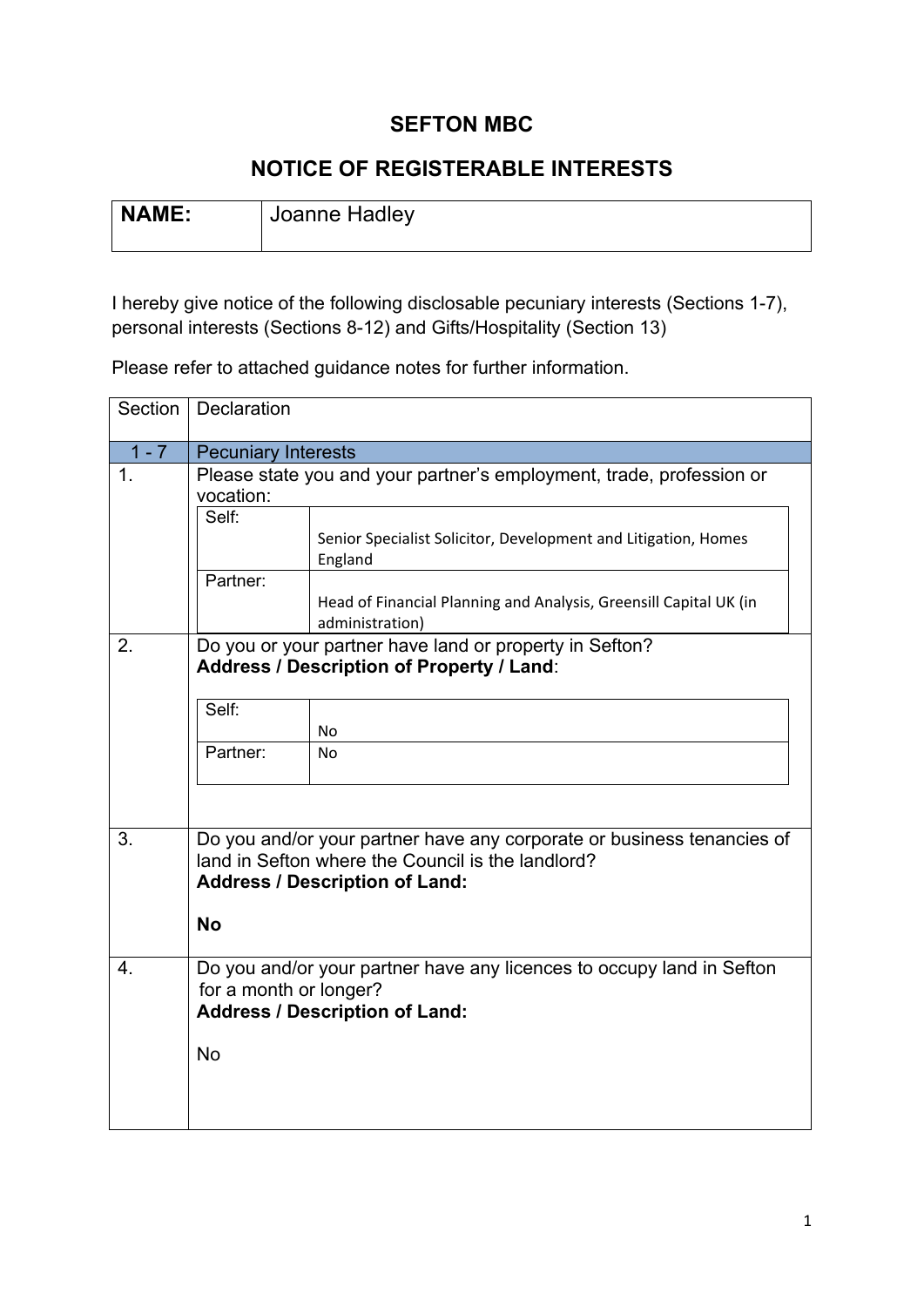| 5.       | Have you and/or your partner received payments in respect of your<br>Council duties or election expenses?<br>Name of body which made the payments:<br><b>No</b> |           |                 |  |
|----------|-----------------------------------------------------------------------------------------------------------------------------------------------------------------|-----------|-----------------|--|
| 6.       | Do you and/or your partner have any beneficial interest in Securities?<br>Name of body:                                                                         |           |                 |  |
|          | <b>No</b>                                                                                                                                                       |           |                 |  |
| 7.       | Do you or your partner have any contracts with Sefton Council?<br>Name of the Company/ Description of the Contract:                                             |           |                 |  |
|          | <b>No</b>                                                                                                                                                       |           |                 |  |
| $8 - 12$ | <b>Personal Interests</b>                                                                                                                                       |           |                 |  |
| 8.       | Do you hold membership of a Public Authority to which you were<br>nominated by your Local Authority? No                                                         |           |                 |  |
|          | Name of Public Authority:                                                                                                                                       |           | Position:       |  |
|          |                                                                                                                                                                 |           |                 |  |
| 9.       | Do you hold membership of any organisation exercising functions of a                                                                                            |           |                 |  |
|          | public nature? (e.g. School Governor, etc.)                                                                                                                     |           |                 |  |
|          | Name of Organisation:                                                                                                                                           | Position: |                 |  |
|          | Valuation Tribunal of England                                                                                                                                   |           | Tribunal member |  |
|          |                                                                                                                                                                 |           |                 |  |
|          |                                                                                                                                                                 |           |                 |  |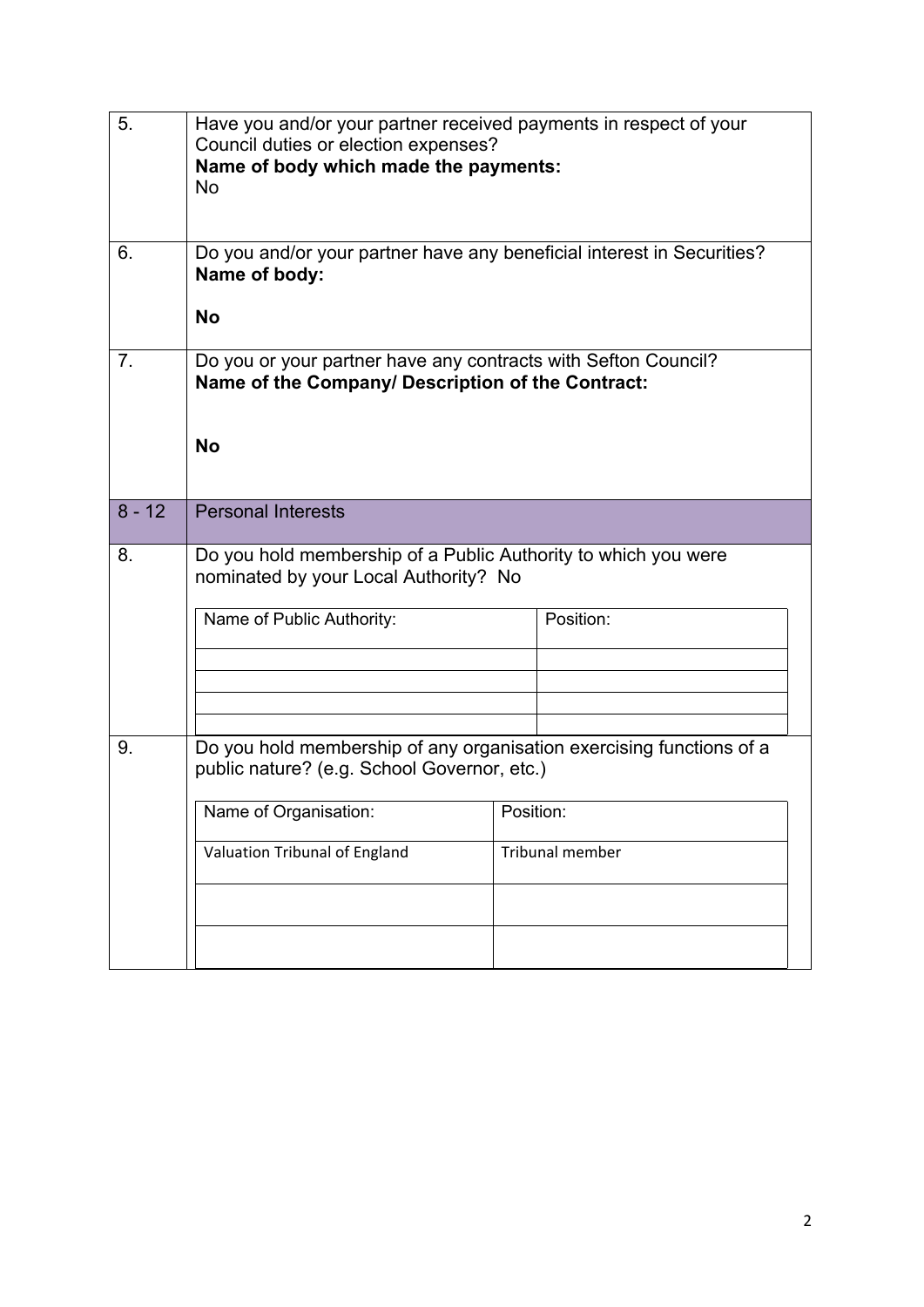| 10. | Do you hold membership of any organisation/ body influencing public<br>opinion or policy? No                                                                                                                                                                                  |                                  |           |                |  |
|-----|-------------------------------------------------------------------------------------------------------------------------------------------------------------------------------------------------------------------------------------------------------------------------------|----------------------------------|-----------|----------------|--|
|     | Name of Organisation / Body:                                                                                                                                                                                                                                                  |                                  | Position: |                |  |
|     |                                                                                                                                                                                                                                                                               |                                  |           |                |  |
| 11. | Do you hold membership of any organisation / company directed to<br>charitable purposes? No                                                                                                                                                                                   |                                  |           |                |  |
|     | Name of Organisation / Body:                                                                                                                                                                                                                                                  |                                  | Position: |                |  |
|     |                                                                                                                                                                                                                                                                               |                                  |           |                |  |
| 12. | Do you have any easement, servitude, interest, or right in or over land,<br>which does not carry with it a right for you (alone or jointly with another) to<br>occupy the land or to receive income? (e.g. a right of way over land)<br><b>Address / Description of Land:</b> |                                  |           |                |  |
|     | <b>No</b>                                                                                                                                                                                                                                                                     |                                  |           |                |  |
| 13  | <b>Gifts /Hospitality</b>                                                                                                                                                                                                                                                     |                                  |           |                |  |
|     | Have you received a gift or hospitality from any person or body with an<br>estimated value of at least £50,00? No                                                                                                                                                             |                                  |           |                |  |
|     | Gift or hospitality<br>details and amount<br>No                                                                                                                                                                                                                               | Name of person /<br>organisation |           | Date received: |  |
|     |                                                                                                                                                                                                                                                                               |                                  |           |                |  |
|     |                                                                                                                                                                                                                                                                               |                                  |           |                |  |

| DATE: | 27/11/2021           |
|-------|----------------------|
| NAME: | Joanne Louise Hadley |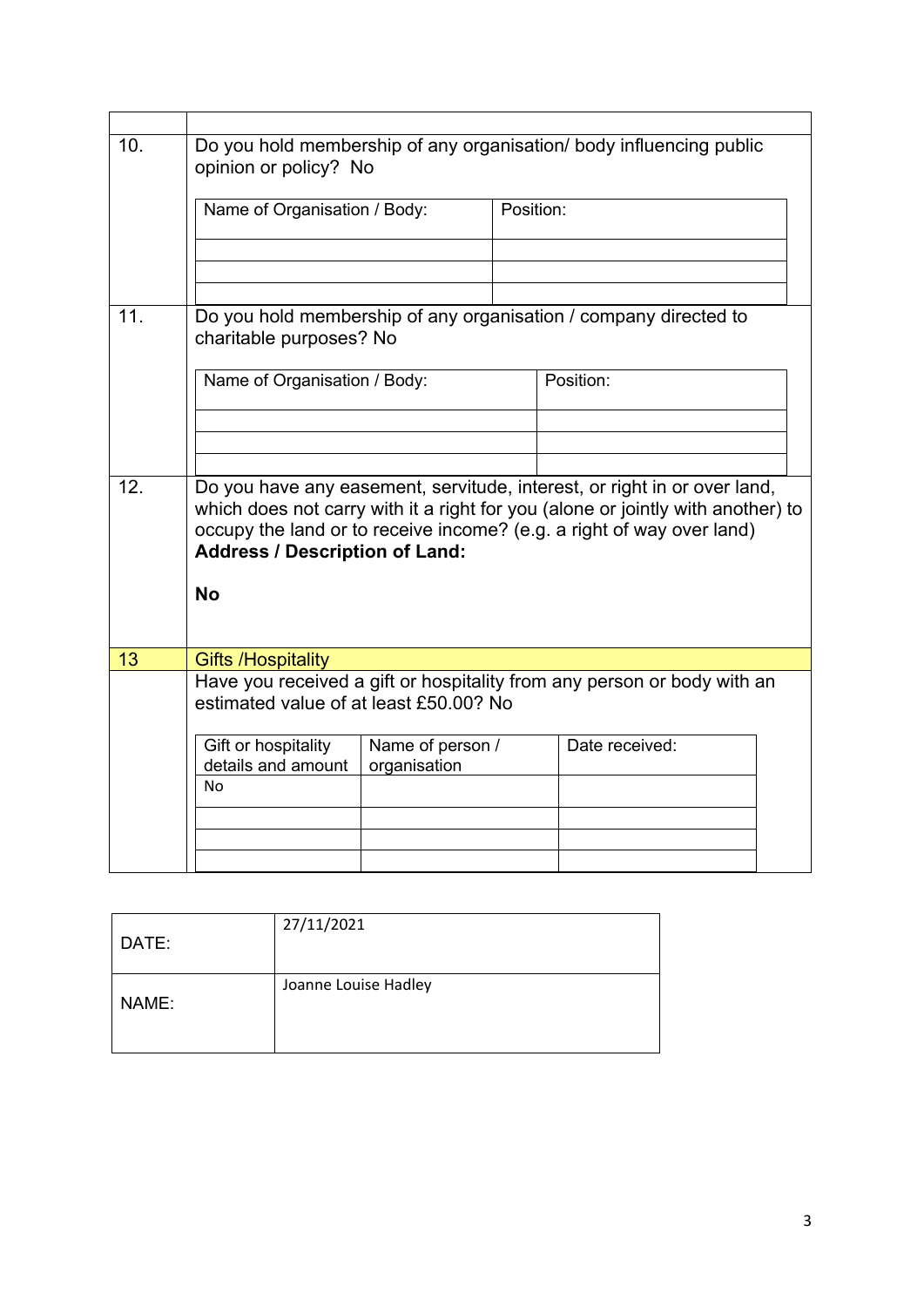### **Guidance Notes for Notice of Registerable Interests Form**

Please note that the following definition of 'partner' applies throughout this disclosure of pecuniary/personal interests -

Partner is defined as:

- Your spouse or civil partner
- A person you live with as husband and wife; or
- A person you live with as a civil partner.

### **Section 1:**

Please state any employment, office, trade, profession or vocation carried on for profit or gain by you or your partner.

### **Section 2:**

Please disclose any beneficial interest in land or property which you or your partner have within Sefton.

### **Section 3:**

Please disclose any tenancies that you or your partner have where:

- (a) the landlord is Sefton Council; and
- (b) the tenant is a body in which you or your partner has a beneficial interest.

### **Section 4:**

N/A

### **Section 5:**

Please declare any payment or provision of any other financial benefit (other than from the Council) made or provided within the relevant period in respect of any expenses incurred by you in carrying out duties as a Member, or towards your election expenses. Please also declare any payments received by your partner (see definition contained within Note i above) in respect of expenses incurred in carrying out duties as a Member, or towards their election expenses.

### **Section 6:**

Any beneficial interest you or your partner (see definition contained within Note i above) have in securities\* of a body where—

(a) that body has a place of business or land in Sefton; and